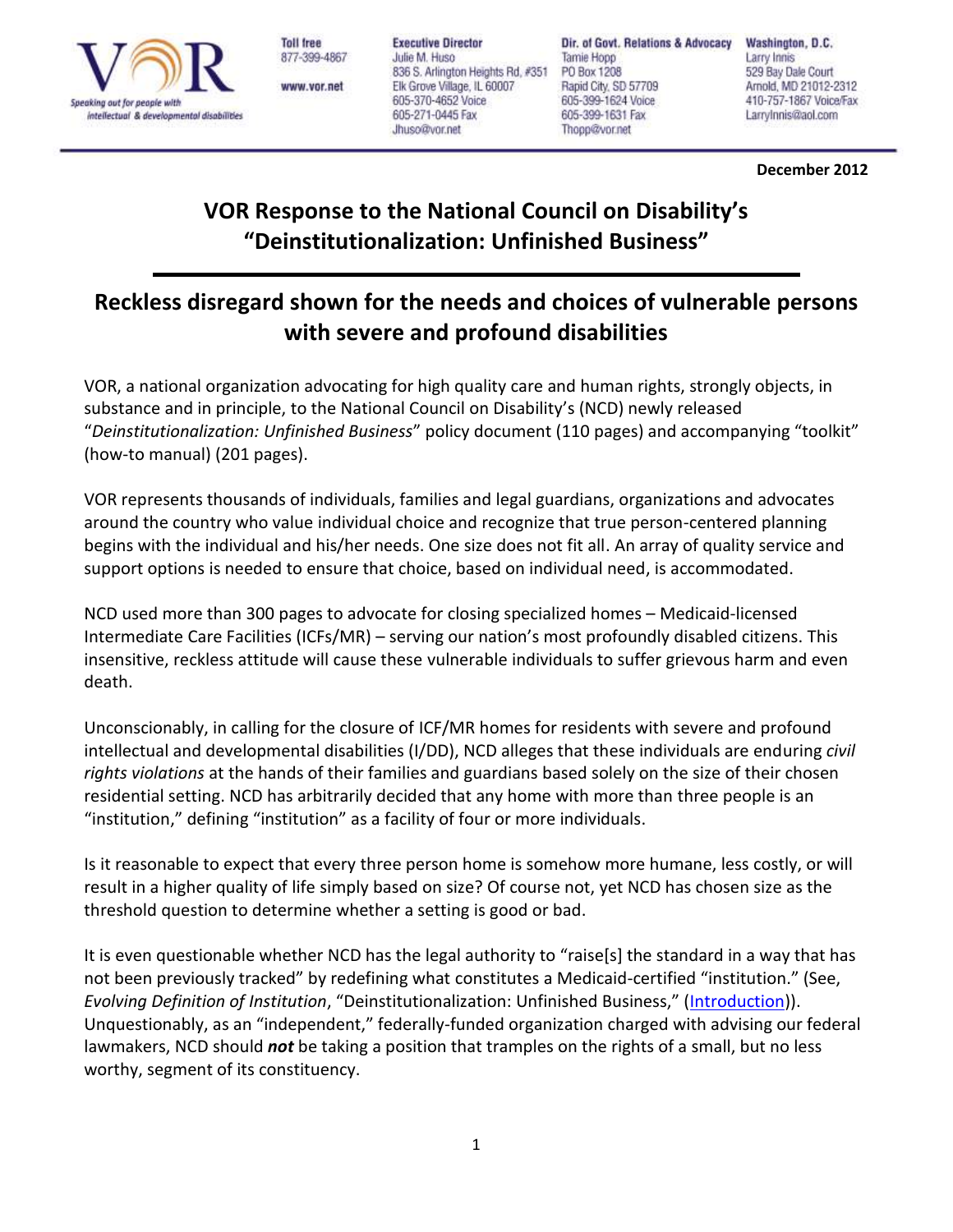NCD calls for the closure of facility-based homes of four or more people when families and legal guardians are nearly universally opposed to such closure. This is irresponsible given the widespread, well-documented tragedies associated with under-funded and ill-prepared "community" programs for individuals with profound needs. NCD has put its most fragile constituency at great risk of harm.

VOR members from across the country – families and legal guardians of individuals with profound I/DD, serious medical problems, or aggressive and assaultive behaviors, and others who simply value the right of residential choice – stand united in its opposition to NCD's misuse of authority and federal funding. They take personal affront at the suggestion that their decisions to ensure high quality, lifesustaining care for their family member also violate their family members' "civil rights."

Even NCD begrudgingly concedes in its "Toolkit" that *Olmstead requires* individual choice and a treating professionals' assessment that community placement is appropriate (*see, Deinstitutionalization Toolkit, Legal in Detail*). The Supreme Court recognized an ongoing role for publicly and privately-operated ICFs/MR:

"We emphasize that nothing in the ADA or its implementing regulations condones termination of institutional settings for persons unable to handle or benefit from community settings...Nor is there any federal requirement that community-based treatment be imposed on patients who do not desire it." *Olmstead v. L.C.,* 119 S. Ct. 2176, 2187 (1999) (*majority opinion*)

"As already observed [by the majority], the ADA is not reasonably read to impel States to phase out institutions, placing patients in need of close care at risk... 'Each disabled person is entitled to treatment in the most integrated setting possible for that person — recognizing on a caseby-case basis, that setting may be an institution'[quoting VOR's *Amici Curiae* brief]." Id. at 2189 (*plurality opinion*).

"It would be unreasonable, it would be a tragic event, then, were the Americans with Disabilities Act of 1990 (ADA) to be interpreted so that states had some incentive, for fear of litigation to drive those in need of medical care and treatment out of appropriate care and into settings with too little assistance and supervision." Id. at 2191 (*Kennedy, concurring*).

### **The Individual and Family Voice**

As noted the voices and choices of the individuals and families/legal guardians so directly impacted by NCD's call to action are conspicuously absent from the NCD's policy document and toolkit. Had they been asked, you would have heard stories like this:

"Was there any consideration for what is best for the residents of [the center to be closed]? **My daughter** is 44 years old and has lived in [the center's] cottages since she was about 8 years old. She is comfortable there, is used to the hubbub, and loves the staff that cares for her. She is non-ambulatory, has a mental age of about 2-3 years old, and has seizures. [The center] is about 53 miles from where I live. I am almost 70 years old and never dreamed that they'd pull the rug out from under my daughter's home. I don't think a group home is right for my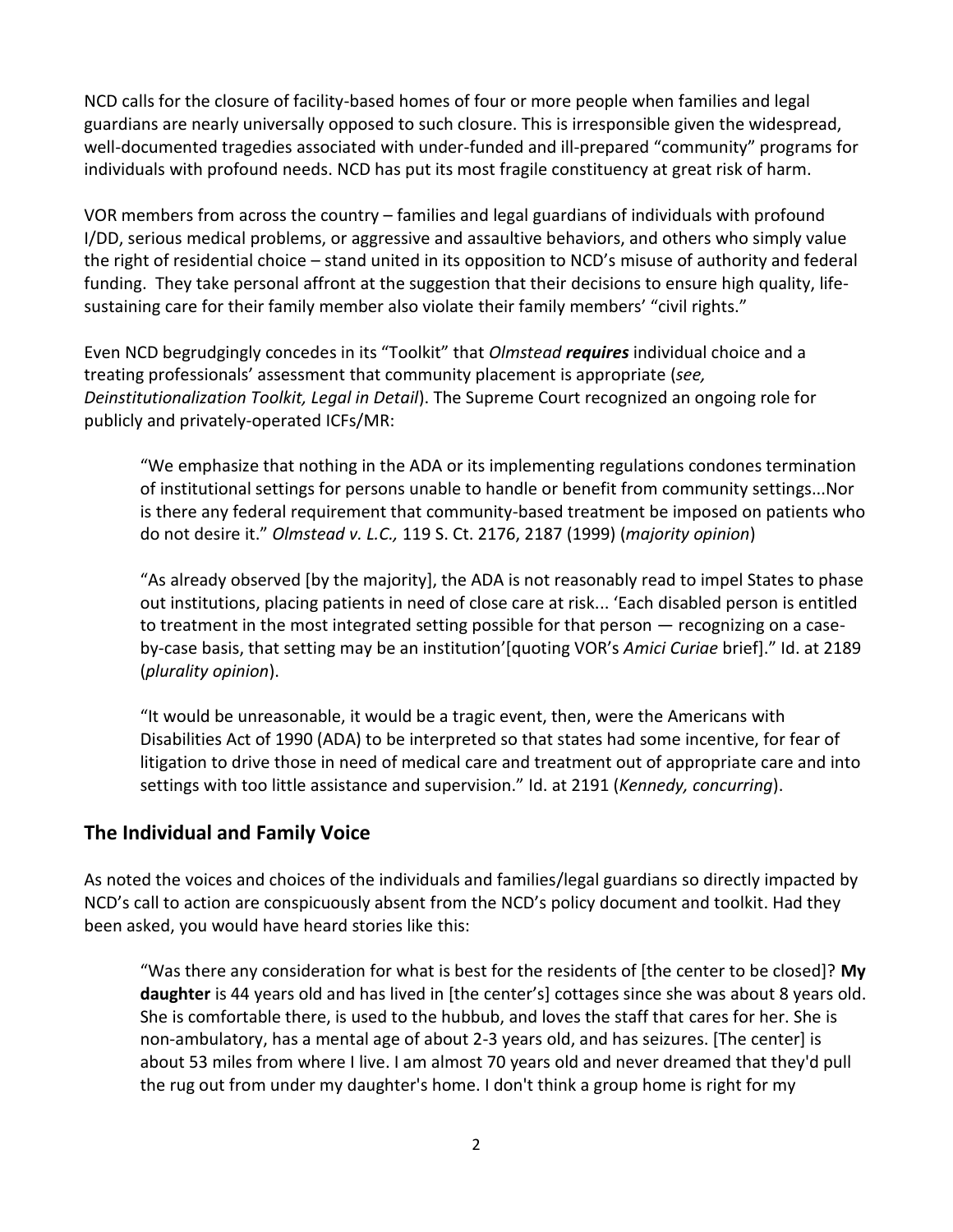daughter and surely hope they don't want to move her to a facility that is 3-4 hours away from me. What to do? I am scared." (E-Mail to VOR, August 2012).

**Aaron** is 32 years old, but has the cognitive ability of a 2 month old infant. He receives 24/7, compassionate support in care facility chosen by his parents. In their words: "Aaron was born 8 weeks premature. While he survived the birth, the lifelong effects from subarachnoid and pulmonary hemorrhages are devastating. A large portion of his brain was destroyed with the subarachnoid hemorrhage. His functional abilities are in the 2-3 month range. Seizures, respiratory insufficiency, frequent pneumonias, cortical blindness, spastic tetraplegia with ever increasing spasticity are just a few of the daily challenges for his caregivers." (Aaron's parents and VOR Wisconsin State Coordinators (2012))

**Brian** is 42 years old, but has the cognitive ability of a young child. He also experiences dangerous behaviors which are well-managed to keep him and other safe in a care facility chosen by his parent. In his mother's words:

"Brian was expelled from four homes in two states because of dangerous aggression. He was sent HOME where we had little children. He injured everyone in the family except the baby who was locked away from him and broke hundreds of windows (we repaired them every weekend). Finally, in 1990, a state-operated facility for people like Brian in yet another state provided him the care he needs and continues to serve him well. What apartment building would be right for Brian and which McDonald's has an application with his name on it?" (Brian's mother and VOR Illinois State Coordinator (2012))

**Roger** is 50 years old, but has the cognitive ability of an infant. He is medically-fragile and receives high quality, specialized supports in a care facility chosen by his mother. In her words:

"Roger suffers from brain damage due to an oxygen deficiency at birth, epilepsy with uncontrolled mixed seizures, profound swallowing problems, brittle bones, optic atrophy with myopia, incontinence, stenosis of his neck and back, peripheral neuropathy and hyper-salivation. Roger is non-verbal and completely non-ambulatory. He gets all nutrition, hydration and medication via a gastrostomy tube." (Roger's mother and VOR member from Virginia (2012))

**"Lauren's** disabilities and needs are significant. She has severe intellectual disabilities due to corticocerebellar damage and prenatal hypoxia, fibrocystic breast disease-bilateral, a seizure disorder, degenerative osteoarthritis of the spine, spastic quadriplegia, and more. Lauren is non-communicative and non-ambulatory. Once, when her bedroom moved from one room to another, she stopped eating." ~ Lauren's sister and VOR Member (2011).

"**Danny** and **Ian** are brothers who live in a group home in Ypsilanti, Michigan. They have severe cerebral palsy and profound intellectual disabilities. Facility care was never offered as an option, but services have been cobbled together by their parents and the local community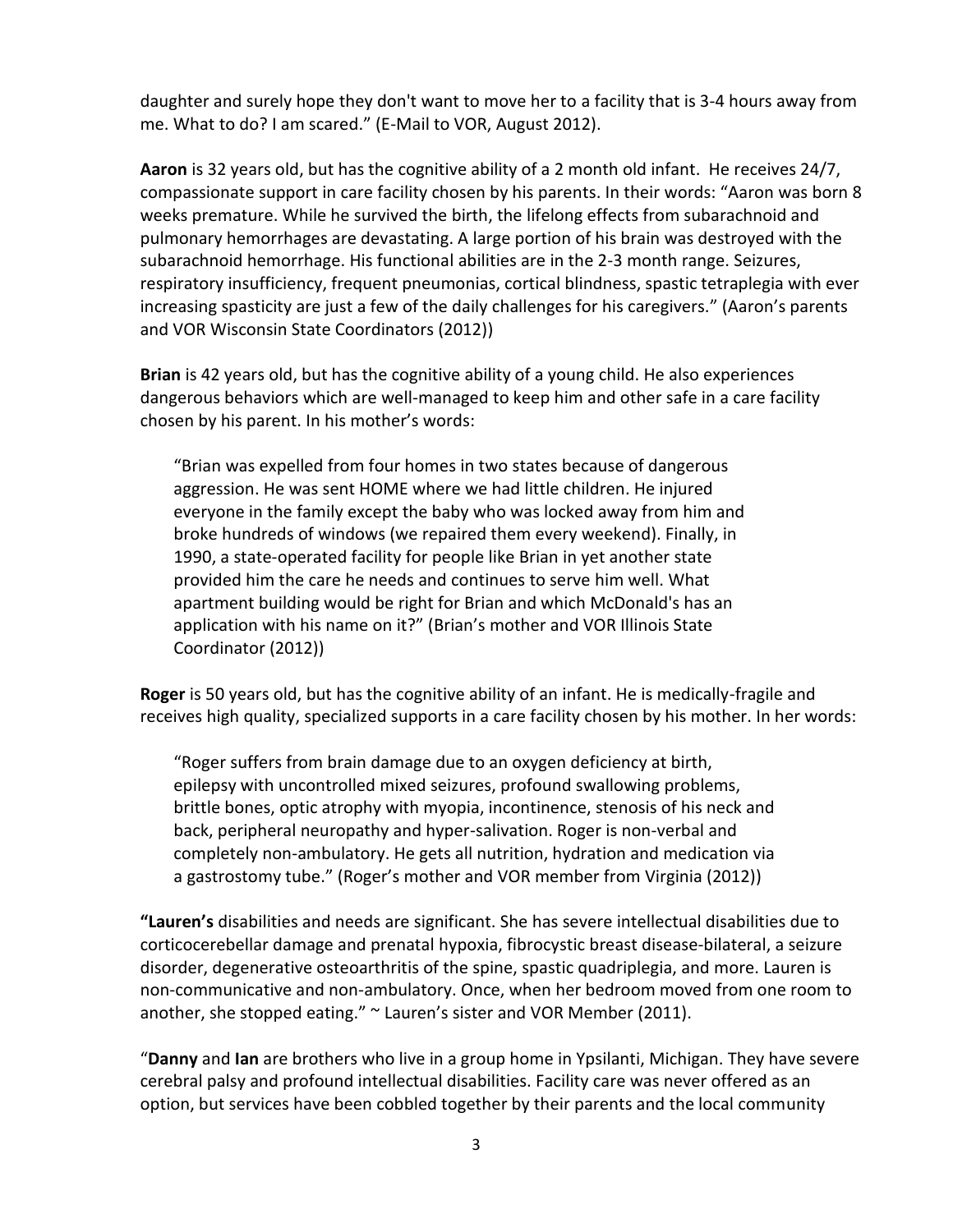mental health agency. Still, their parents pay for a day program and a private dentist and monitor care at the group home constantly. Many families are not able or cannot afford to fill in the gaps in services. Now that all the larger facilities for people with developmental disabilities in Michigan have closed, the advocacy groups are trying to close the only licensed facilities left – the group homes." (Danny and Ian's mother and VOR member from Michigan (2012))

"Within my family there are needs across the continuum. My son **Dan**, is 16 years-old, 6 feet tall and over 220 lbs. He lives at home and has severe autism. On several occasions he has attacked my wife, ripping her hair from her head and using his teeth to harm us. On recent occasions the Brick police had to be called because he was getting the best of me. They needed two officers to get him into handcuffs and took him via squad car to the local hospital ER, where they had no idea what to do. Someday soon, these attacks will leave one of us in bad shape and then and only then will the State of New Jersey realize we need out-of-home placement for him. I feel it is his right to have an array of residential options. We want these options to include developmental centers [ICFs/MR]so if he is unable to manage these outbursts, he does not harm someone. My nephew, **Ben,** is 25, has Fragile X syndrome, and lives at home with his 70 year old father. Currently he is well and involved in many programs, but cannot live alone because he is physically unable to properly toilet himself. Someday, soon however, he too will need out-of-home residential care. My niece, **Heather,** is 29, has profound autism with severe behaviors. In her teens, she put her family at serious risk of injury and destroyed their home. Since the age of 13 she has been receiving exceptional care at Hunterdon Developmental Center where skilled professionals have managed her behaviors very well, with minimal medication. She is still prone to behavioral outbursts when faced with change, but she enjoys significant independence thanks to the structured services that Hunterdon provides in her community. You see, Hunterdon is where she lives, works, has friends, and has access to medical and dental professionals prepared to deal with the severity of her disability." (Dan's father and Ben and Heather's uncle and VOR Officer and Board Member, April 2012).

### **Conclusion**

VOR members have different experiences. Some value the supports their family members with I/DD receive at home, or in smaller settings, and others value the compassionate specialized supports received in licensed facility-based homes. **All VOR families support choice based on individual and family decision-making, and seek a future for their loved ones that includes a continuum of options, including Medicaid-licensed Intermediate Care Facilities for persons with an Intellectual Disability.**

NCD has shown callous disregard for these families by publishing such an egregious affront to their collective choices and perspectives. The "*Deinstitutionalization: Unfinished Business*" policy document and the accompanying "toolkit" both accuse families and court-appointed legal guardians who support facility-based care of violating the civil rights of their family members. The document and toolkit also call on the broader advocacy community to engage in advocacy efforts and lawsuits to displace people with I/DD, who are mere strangers to those who carry the deinstitutionalization sword.